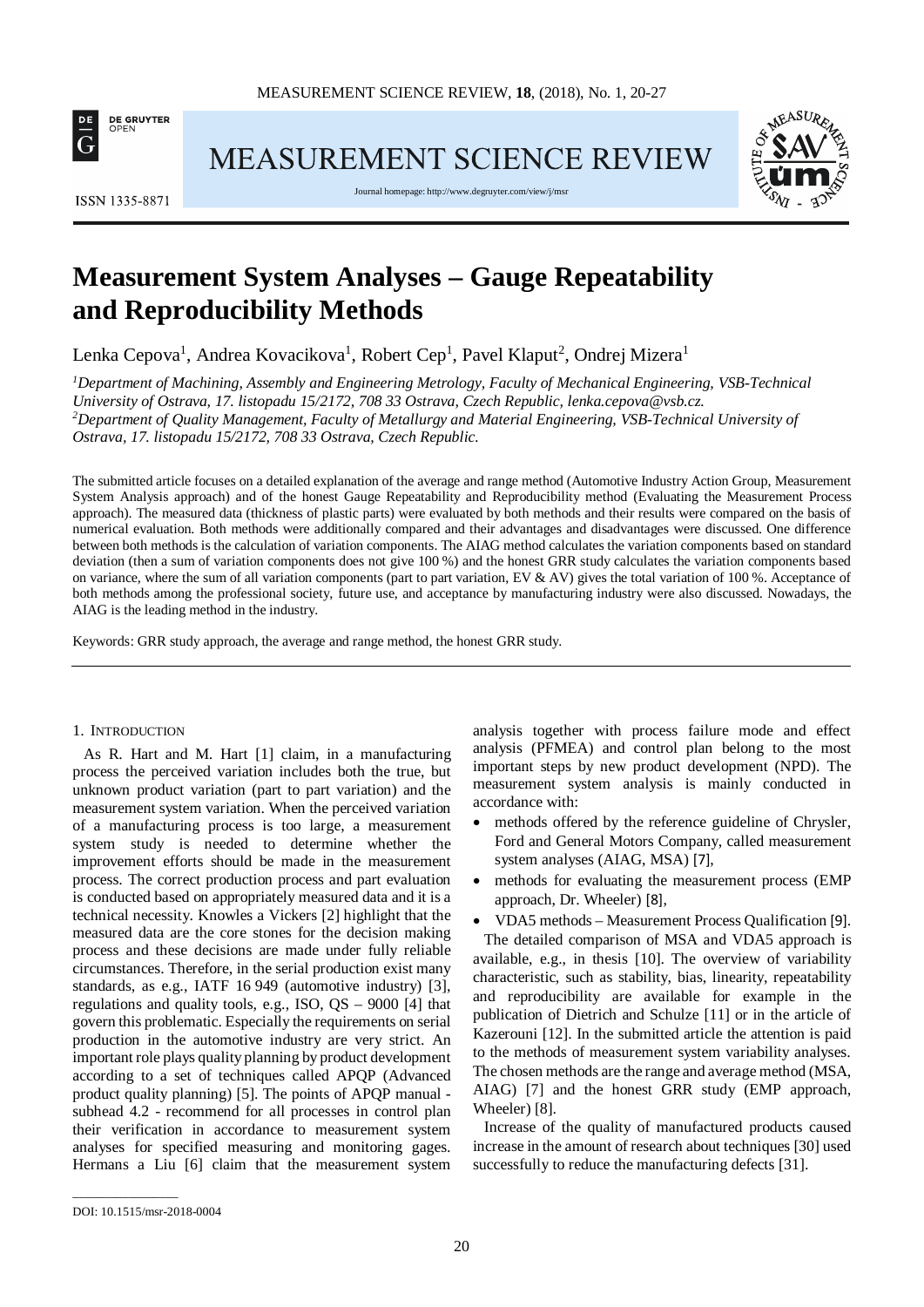## 2. MEASUREMENT TASK DEFINITION

The chosen measured part for the experiment purpose was the front cover of compact wheel loader (Fig.1.). The specified part is manufactured by thermoforming technology [13] on the machine GEISS. The raw material is from PMMA boards with thickness of 8 mm. According to the drawing documentation the specified material thickness after thermoforming should be 4 mm with tolerance -1.5/+1.5 mm. This request meets the defined surface tolerance. Beyond the surface tolerance the minimal part thickness of 3.5 mm is defined.

Parts for the measurement activities were collected gradually out of the manufacturing process. As the authors of Rolls–Royce guideline [14] highlight by conducting the measurement system analyses, it is important that chosen parts cover the full manufacturing tolerances. Therefore, one part from each production shift was collected in order to have ten parts available with full production tolerance coverage (GRR study requirement). Consequently, the parts were numbered on their inner surface from 1 to 10. The measurement activities were conducted in the metrological laboratory with calibrated measurement devices (thickness gage) and three operators, who regularly conducted measurements of this specified part. As step one the first operator has measured all parts, then the second operator and at last the third operator.

All measurements were conducted with respect to the statistical measurement independence by hiding the measured part number. It means that operators did not know which part number they were measuring. The measured values were not written into the gage repeatability and reproducibility data collection sheet for measurement system analyses, but they were noted down in an Excel spreadsheet. The measured data overview is available in Table 1.

**Operator 1** Meas. 1 2 3 4 5 1. trial 5.03 4.82 4.93 5.01 5.14 2. trial 5.02 4.94 4.81 5.03 5.03 3.trial 5.01 4.84 4.93 5.00 5.02 Meas. 6 7 8 9 10 1. trial 5.23 4.89 5.13 4.93 4.97 2. trial 5.21 4.87 5.02 4.91 4.98 3.trial | 5.23 | 4.92 | 5.03 | 5.01 | 4.95 **Operator 2** Meas. 1 2 3 4 5 1. trial | 5.13 | 4.78 | 4.83 | 4.99 | 5.03 2. trial 5.03 4.79 4.82 4.99 5.03 3.trial | 5.03 | 4.78 | 4.94 | 4.98 | 5.03 Meas. 6 7 8 9 10 1. trial 5.22 4.88 5.00 5.02 5.00 2. trial | 5.11 | 4.89 | 5.00 | 4.94 | 5.03 3.trial | 5.22 | 4.78 | 4.98 | 4.92 | 5.02 **Operator 3** Meas. 1 2 3 4 5 1. trial | 5.03 | 4.77 | 4.82 | 5.02 | 4.99 2. trial 5.04 4.78 4.82 5.14 5.03 3.trial | 5.13 | 4.89 | 4.80 | 5.01 | 5.1 Meas. 6 7 8 9 10 1. trial 5.22 4.92 5.02 4.94 5.03 2. trial 5.22 4.94 5.14 4.92 5.01 3.trial | 5.24 | 4.94 | 5.02 | 4.91 | 5.14



Fig.1. Drawing cut out – a plastic part of compact wheel loader cabin front area.

Table 1. Data of measurement II - plastic part [mm].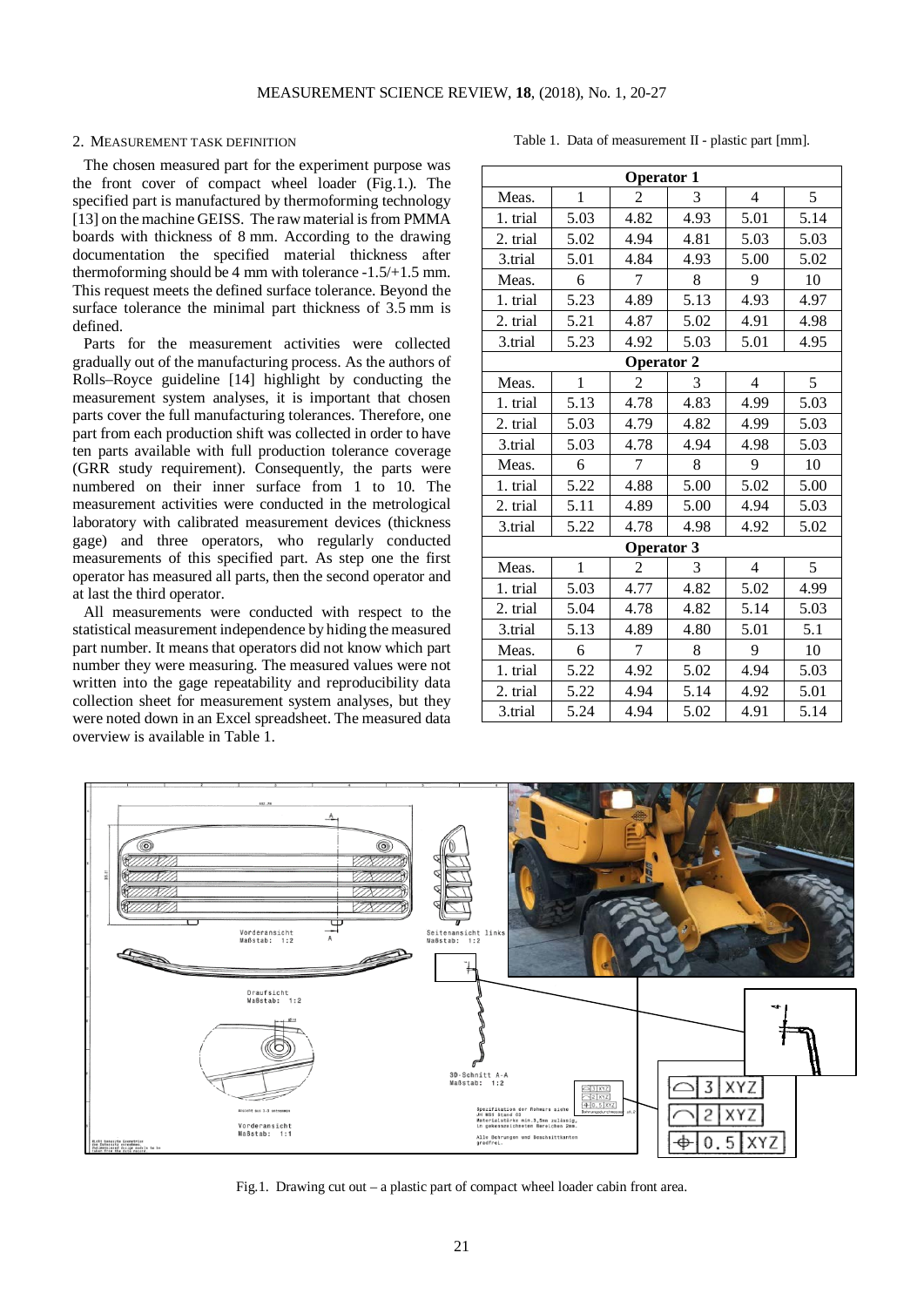#### 3. AVERAGE AND RANGE METHOD

The average and range method  $(\overline{X}, \overline{R})$  is a method for measurement system evaluation of continues scale. The results of this method have to be interpreted based on graphical and numerical results as it is highlighted by Klaput [9]. The advantage of this method is in its possibility to fracture the variability components to:

- Measurement gage variability (repeatability),
- Operator variability (reproducibility).

The disadvantage of this method is that it does not take into consideration the operator and part or measurement gage interactions. The mentioned statement is also confirmed in the submitted article of Healy and Wallce [15]. The method progress consists of few logically followed steps. At the beginning is evaluated the statistical process stability from repeatability point of view by repeated measurements based on average chart and range chart. The detailed examination of both graphs belongs to the graphical outputs of the average and range method, which are available, e.g., in the statistical software Minitab [16]. After the statistical process stability is confirmed, the measurement system evaluation is continued by numerical step by step evaluation.

At first, the measurement repeatability EV is estimated according to (1).

$$
EV = \hat{\sigma}_{pe} = \frac{\bar{R}}{d_2} \tag{1}
$$

where,

 $\overline{R}$  – the average variation range of all operators' repeated measurements for all parts,

 $d_2$  – correction factor for values link to the distribution of average variation (see appendix C in MSA, AIAG guideline) [7]. It is necessary to look for this coefficient in the penultimate line, whereas m = number of repeated measurement trials. For m =  $3 \rightarrow d_2 = 1.69257$ .

In the next step, the measurement reproducibility AV is calculated according to (2).

$$
AV = \hat{\sigma}_o = \sqrt{\left(\frac{\bar{R}_{DIFF}}{d_2}\right)^2 - \frac{o}{o_{.}r} * EV^2}
$$
 (2)

where

 $\overline{R}_{DIFF}$  – is the variation range of repeated measurement for each measured part by single operator calculated according to (3).

- r number of measured parts,
- n number of repeated measurement trials,
- o number of operators,

 $d_2$  – correction factor for values link to the distribution of average variation (see appendix C in MSA, AIAG guideline) [7]. It is necessary to look for this coefficient as g (number of subgroups) = 1 (fixed factor) and m (subgroup range) = number of operators (variable). For  $m = 3$  (conducted measurement task)  $\rightarrow d_2 = 1.91155$ .

$$
\overline{R}_{DIFF} = |\overline{R}_{MAX} - \overline{R}_{MIN}| \qquad (3)
$$

where,

 $\bar{R}_{MAX}$  – largest arithmetical average for one of the three operators,

 $\bar{R}_{MIN}$  – smallest arithmetical average for one of the three operators

In the following steps, there is the possibility to process with evaluation of combined gage the repeatability and reproducibility GRR according to (4).

$$
GRR = \hat{\sigma}_e = \sqrt{EV^2 + AV^2} \tag{4}
$$

The calculated GRR value does not have any ability. The measurement system suitability (% GRR – percentage of repeatability and reproducibility) is possible to evaluate just after the comparison of repeatability and reproducibility (measurement system variability) with the total variability TV (process variability), that is calculated by (5).

$$
TV = \hat{\sigma}_x = \sqrt{GRR^2 + PV^2} \tag{5}
$$

where,

PV – part variability calculated according to (6):

$$
PV = \hat{\sigma}_p = \frac{R_p}{d_2} \tag{6}
$$

where,

 $Rp$  – the variation range from the measurement of arithmetic mean of the individual repeats for the individual subgroups of the parts.

 $d_2$  – correction factor for values link to the distribution of average variation (see appendix C in MSA, AIAG guideline) [7]. It is necessary to look for this coefficient as g (number of subgroups) = 1 (fixed factor) and m (subgroup range) = number of measured parts (variable). For  $m = 10$  (No. of measured parts)  $\rightarrow d_2 = 3.17905$ .

The penultimate step after the TV value calculation is the calculation of measurement system suitability indicator % GRR – gage repeatability, % AV – reproducibility, and % PV – product variability. The % GRR – value of repeatability and reproducibility is calculated according to (7), what is the proportion of combined repeatability and reproducibility divided by total variability and multiplied by 100. The value called % GRR is interpreted as the percentage of total variation that redounds to the combined repeatability (EV) and reproducibility (AV)

$$
\% \, GRR = 100 \cdot \frac{GRR}{TV} \tag{7}
$$

The percentage representation of repeatability % EV is calculated according to (8), where the parameter called % EV refers to the percentage value of total variability that redounds to the equipment variability.

$$
\% \, EV = \, 100 \cdot \frac{EV}{TV} \tag{8}
$$

The percentage representation of the second variability component – reproducibility % AV is calculated according to (9), where the parameter called % AV refers to the percentage value of total variability that redounds to the operator variability.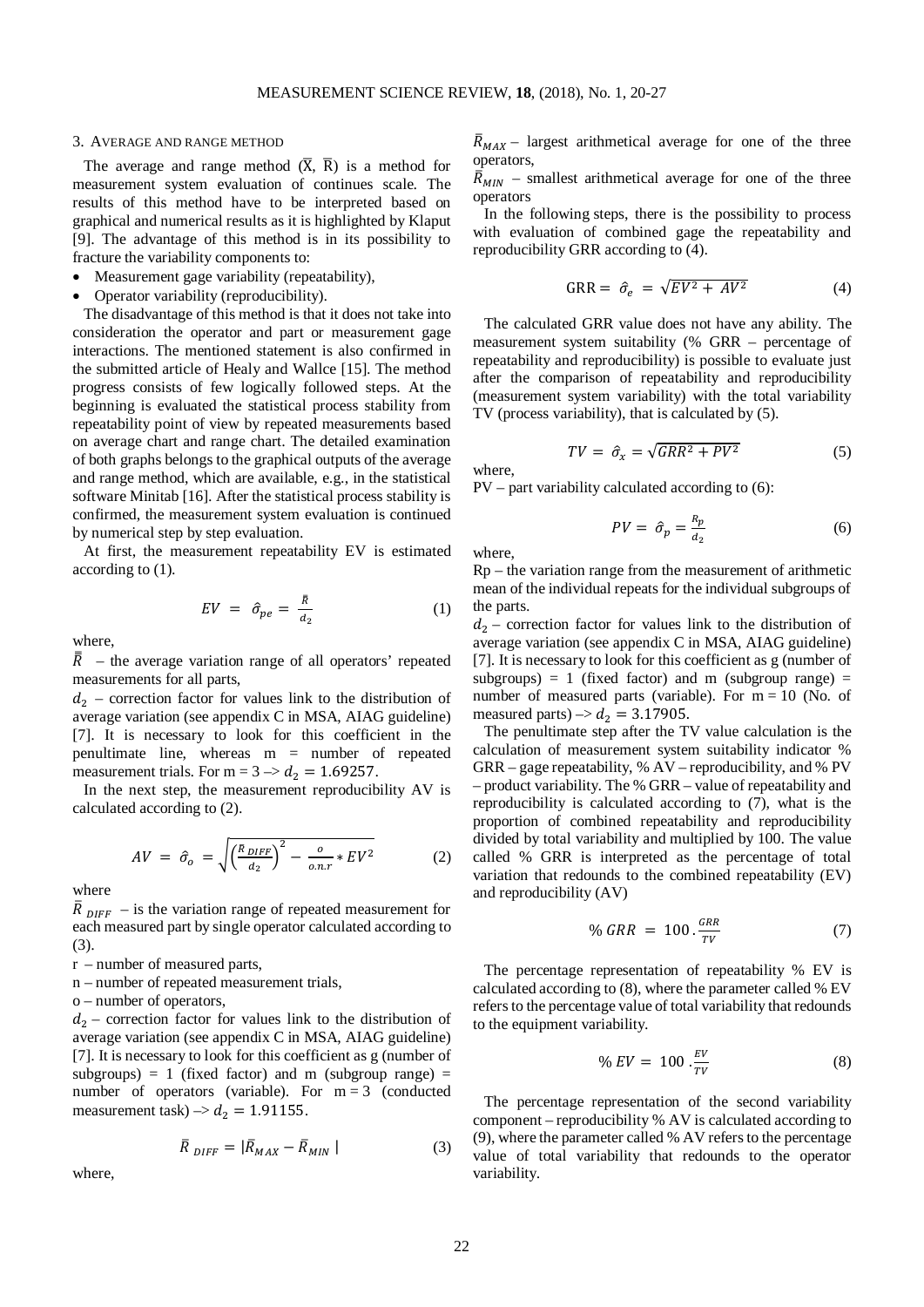$$
\%AV = 100 \frac{AV}{TV} \tag{9}
$$

As the second to the last one the percentage representation of product variability % PV is calculated according to (10). The parameter called % PV refers to the percentage value of total variability that redounds to the part to part variability.

$$
\% \, PV \, = \, 100 \, . \frac{PV}{TV} \tag{10}
$$

As the last step in this method the ndc parameter (number of district categories) is calculated, where by this calculation is defined the number of district categories that can be distinguished by the measurement system. AIAG [7] and also Minitab guideline [16] calculates the ndc parameter according to (11).

$$
ndc = 1.41 \cdot \frac{PV}{GRR} \tag{11}
$$

The outcome for average and range method is about making a decision whether the measurement system is acceptable, conditionally acceptable or not acceptable based on the decision making matrix for measurement system evaluation based on two criteria (AIAG approach [7]). The first criterion is % GRR, see Table 2., and the second criterion is ndc parameter, see Table 3. On the border values (% GRR, ndc) are also different angles of view as stated by Dietrich and Schulze [11].

Table 2. The border values of % GRR [7].

|                              | Acceptable measurement system.     |  |
|------------------------------|------------------------------------|--|
| % GRR $< 10\%$               | The measurement system provides    |  |
|                              | reliable information about the     |  |
|                              | process changes.                   |  |
| $10\% < \%$ GRR<br>$< 30 \%$ | Conditionally acceptable           |  |
|                              | measurement system. It can be used |  |
|                              | for some applications.             |  |
| % GRR $>$ 30 %               | Not acceptable measurement         |  |
|                              | system. The measurement system     |  |
|                              | does not provide reliable          |  |
|                              | information about the process      |  |
|                              | changes.                           |  |

Table 3. The border values of ndc [7].

| ndc $\geq$ 5 | Acceptable measurement system.<br>The measurement system provides<br>reliable information about the<br>process changes.                |
|--------------|----------------------------------------------------------------------------------------------------------------------------------------|
| ndc < 5      | Not acceptable measurement<br>system. The measurement system<br>does not provide reliable<br>information about the process<br>changes. |

### 4. THE HONEST GRR STUDY (EMP)

The honest GRR study belongs to the EMP methods [8] - Evaluating the measurement process, what are the methods for measurement system evaluation. As G. Knowlers [17] highlights a variability reduction, it belongs today to the interest of the manufacturing companies. The EMP method bases were developed in the 80's by the American statistician and awarded quality expert Dr. Wheeler [18]. A part of the EMP methods is also the honest GRR study. The method is nowadays a part of debates among professionals, e.g. [19], [20], there exist qualification courses for its introduction and implementation (mainly in the USA) and EMP macros are available by some statistical software as, e.g. the SAS7QC software [22]. In order to evaluate the consistency, this method uses regulation charts that can detect bias between operators (reproducibility) or inconsistency between operators. For measurement error evaluation the honest GRR study based on the Fisher intraclass correlation coefficient is used. By the value of intraclass correlation coefficient the measurement system is divided into four groups (class monitors): first, second, third, and fourth [8]. Each single monitor class is characterized by its ability to attenuate the production process signals in regular chart, the ability to detect shift and to detect the production process improvement. From this point of view the individual class monitors are characterized according to three factors [22]:

- Attenuation of process signals,
- Chance to detect a shift.
- Measurement system ability to track the process improvement.

Here applies the rule, the higher number of class monitor there is (max. class monitor 4), the greater percentage of variance there is due to measurement system variability. The overall systematic review of four class monitors and their factor characteristics is shown in Table 4.

| Table 4. Measurement system class of monitor and their |
|--------------------------------------------------------|
| characteristics for different $r_0$ [23].              |

| correlation<br>Intraclass | Class monitor | ð<br>Attenuation<br>Process<br>Signals | Chance of<br>detecting a 3<br>Std, Error<br>shift $n = 10$ | Ability to<br>track Process<br>Improvements |
|---------------------------|---------------|----------------------------------------|------------------------------------------------------------|---------------------------------------------|
| 0.80<br>1.00              | First         | Less<br>then<br>10 %                   | More than<br>99% with rule<br>one                          | Up to<br>$C_{p80}$                          |
| 0.50<br>0.80              | Second        | 10 %<br>30 %                           | More than<br>88% with rule<br>one                          | Up to<br>$C_{p50}$                          |
| 0.20<br>0.50              | Third         | 30 %<br>55 %                           | More than<br>91% with rule<br>$1. - 4.$                    | Up to<br>$C_{p20}$                          |
| 0.00<br>0.20              | Fourth        | More<br>then<br>55 %                   | Rapidly<br>Vanishes                                        | Unable<br>to track                          |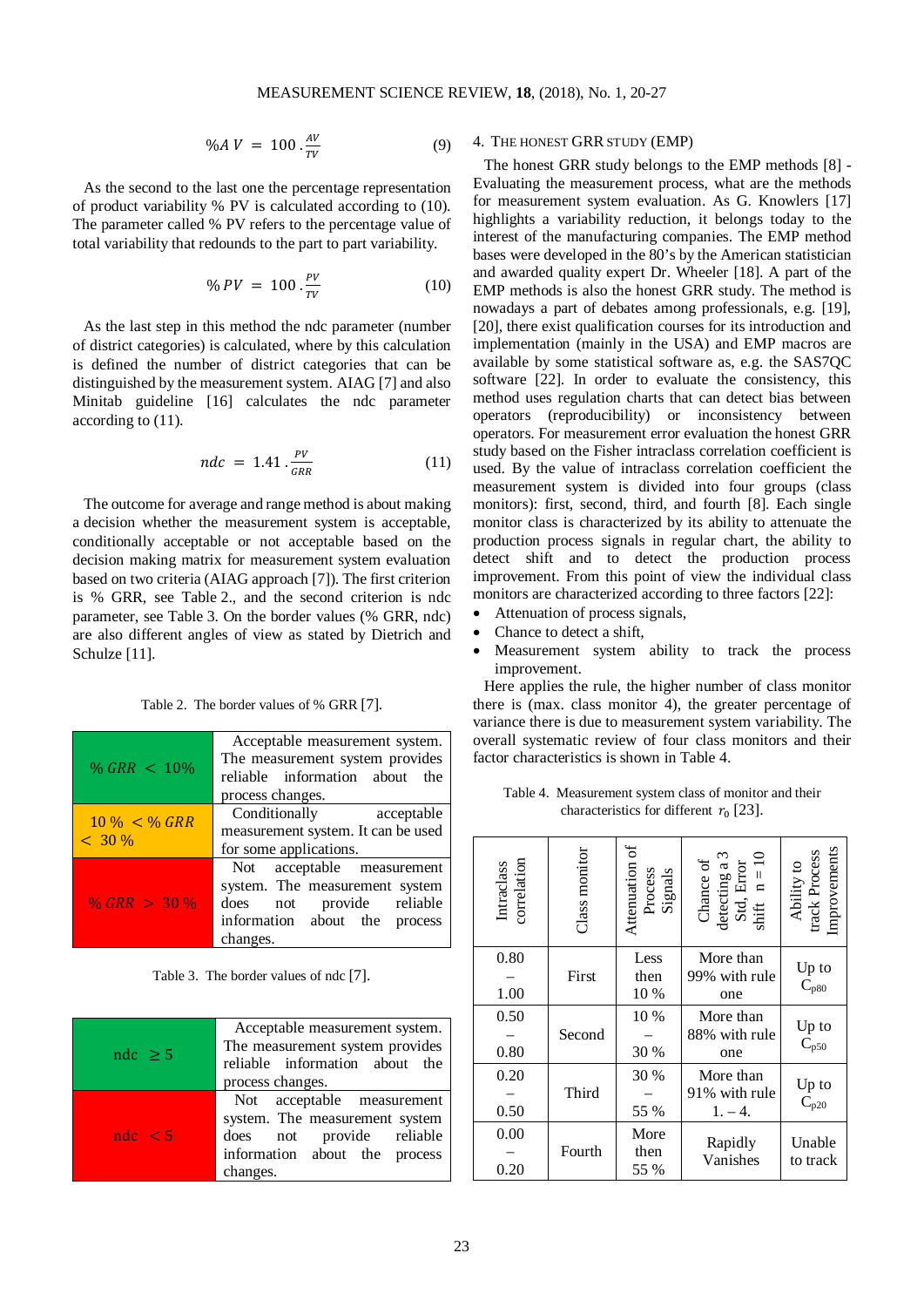The first introduced factor is attenuation of process signals that determine into how many percentages can the measurement system attenuate the production process signal (to degrade the information provided by process variability). It means to attenuate the observed variance in comparison to the real variance. The interaction between the production process signals and the measurement system signals is visible in Fig.2., where on the x-axis the intraclass correlation coefficient  $(r_0)$  is shown and on the y-axis is signal strength in percentage.

The second important factor is the chance of detecting a 3 standard error shift according to Western electric rules by the subgroup of ten parts [24]. In accordance to Wachsa [24], it is very important to detect the shift in production process, because when it is not done there is a risk of facing an error of type II, which means that the nonconformity part is evaluated as conformity part. It means that the regular chart has to detect the measurement above the UCL (upper control line) or LCL (lower control line), but it is not the case.



Fig.2. Attenuation of production process and measurement system signals.

The last introduced factor is linked with the chance to detect the process improvement (see the classification borders in Table 2.). The last column of Table 2. shows how big must the process improvement or weakening be for the process to be moved from one class monitor into the other.

The analytical part of the honest GRR consists, similarly to the average and range method, of some systematically following steps. The first step is counting repeatability of variance component according to (12).

$$
\left(\hat{\sigma}_{pe}\right)^2 = EV^2 = \left(\frac{\bar{R}}{d_2}\right)^2\tag{12}
$$

where,

 $\overline{R}$  – the average variation range of all operators repeated measurements for all parts,

 $d_2$  – correction factor for values link to the distribution of average variation (see appendix C in MSA, AIAG guideline) [7]. It is necessary to look for this coefficient in the

penultimate line, whereas m = number of repeated measurement trials. For  $m = 3 \rightarrow d_2 = 1.69257$ .

The second step is counting the variance component called reproducibility according to (13).  $\overline{R}_{DIFF}$  is calculated the same as by the average and range method and it is according to the already mentioned (13).

$$
(\hat{\sigma}_o)^2 = AV^2 = \left\{ \left[ \left( \frac{\bar{R}_{DIFF}}{d_2} \right) \right]^2 - \frac{o}{o.n.r} \cdot \left( \hat{\sigma}_{pe} \right)^2 \right\} \tag{13}
$$

For (13) apply:

r – number of measured parts,

n – number of repeated measurement trials,

o – number of operators,

 $d_2$  – correction factor for values link to the distribution of average variation (see appendix C in MSA, AIAG guideline) [7]. It is necessary to look for this coefficient as g (number of subgroups) = 1 (fixed factor) and m (subgroup range) = number of operators (variable). For  $m = 3$  (conducted measurement task)  $\rightarrow$   $d_2$  = 1.91155.

The next step is calculating the combined repeatability and reproducibility according to (14) and the total variation according to (15).

$$
(\hat{\sigma}_e)^2 = GRR^2 = (\hat{\sigma}_{pe})^2 + (\hat{\sigma}_o)^2 \tag{14}
$$

$$
(\hat{\sigma}_x)^2 = TV^2 = (\hat{\sigma}_p)^2 + (\hat{\sigma}_e)^2 \tag{15}
$$

Because the second power of the part variance is not known, it is necessary to calculate it according to (16).

$$
\left(\hat{\sigma}_p\right)^2 = PV^2 = \left[\frac{R_p}{d_2}\right]^2\tag{16}
$$

where,

Rp – the variation range from the measurement of arithmetic mean of the individual repeats for the individual subgroups of the parts.

 $d_2$  – correction factor for values link to the distribution of average variation (see appendix C in MSA, AIAG guideline) [7]. It is necessary to look for this coefficient as g (number of subgroups) = 1 (fixed factor) and m (subgroup range) = number of measured parts (variable). For  $m = 10$  (No. of measured parts)  $\rightarrow d_2 = 3.17905$ .

The next step is calculating the percentage component of combined repeatability and reproducibility % GRR (17), also the percentage component value of variance component repeatability (18) and reproducibility component (19).

$$
\% \, GRR = 100. \frac{(\hat{\sigma}_e)^2}{(\hat{\sigma}_x)^2} \tag{17}
$$

$$
\% \, GRR \ = \ 100. \frac{(\hat{\sigma}_e)^2}{(\hat{\sigma}_x)^2} \tag{18}
$$

$$
\% \, A \, V \ = \ 100. \frac{(\hat{\sigma}_0)^2}{(\hat{\sigma}_x)^2} \tag{19}
$$

The intraclass correlation coefficient is calculated according to (20) and on its basis the measurement system is classified in one of four class monitors.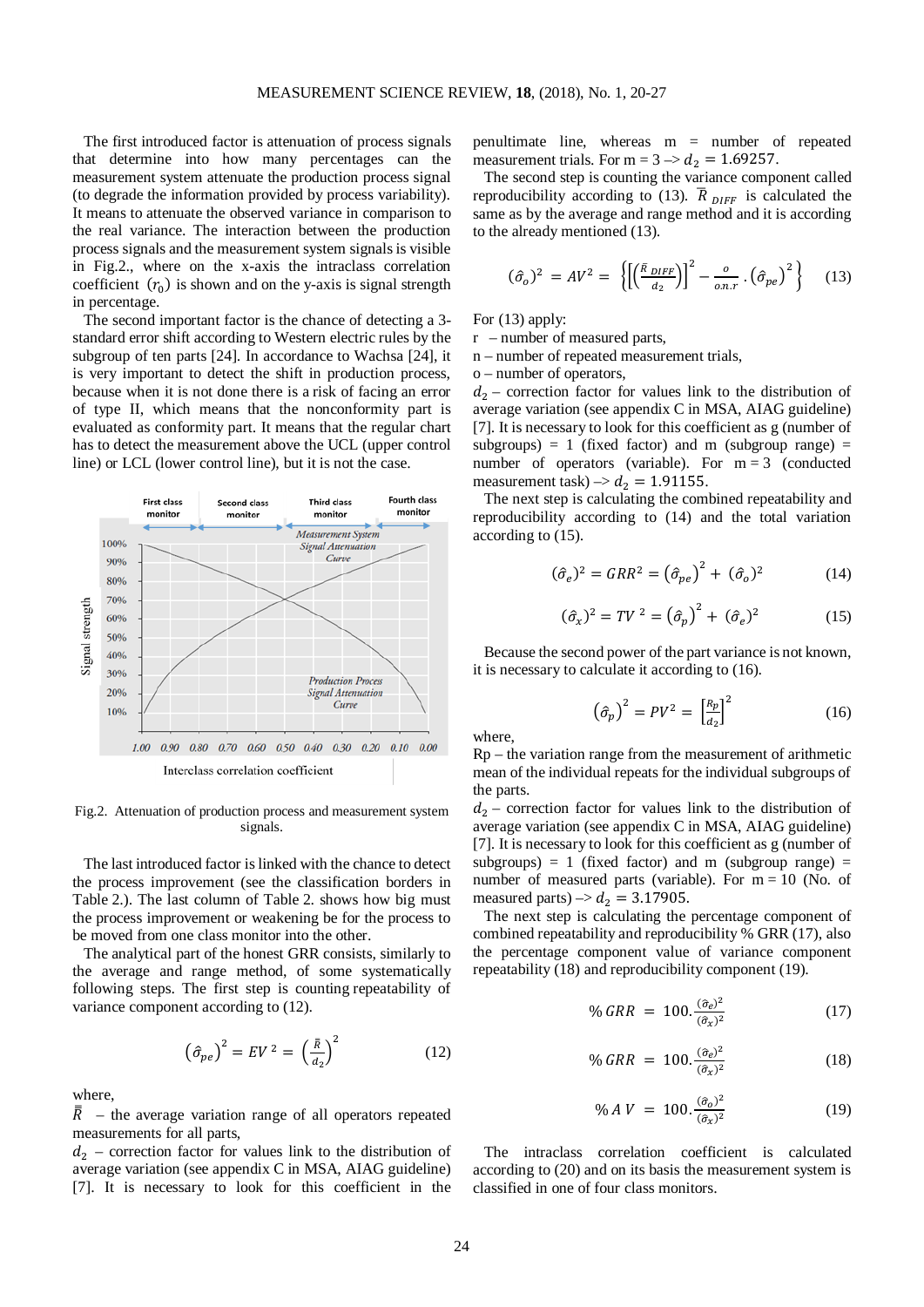$$
r_0 = \frac{(\hat{\sigma}_p)^2}{(\hat{\sigma}_x)^2} \tag{20}
$$

The penultimate step is the process signals attenuation calculation (21).

$$
attention of process signals = 1 - \sqrt{r_0} \quad (21)
$$

The last step is calculating the process improvement detection according to (22), (23), and (24).

$$
C_{p80} = \frac{USL - LSL}{6\left(\frac{\overline{R}}{d_2}\right)} \cdot \sqrt{1 - 0.80} \tag{22}
$$

$$
C_{p50} = \frac{v_{SL-LSL}}{6\left(\frac{\overline{R}}{d_2}\right)} \cdot \sqrt{1 - 0.50} \tag{23}
$$

$$
C_{p20} = \frac{USL - LSL}{6\left(\frac{\overline{R}}{d_2}\right)} \cdot \sqrt{1 - 0.20} \tag{24}
$$

5. GRR ANALYSES COMPARISON BASED ON RESULTS GAINED BY TWO METHODS (AVERAGE AND RANGE METHOD AND THE HONEST GRR STUDY)

In this article subhead, the results of GRR analysis (see Table 5.) based on two methods are compared:

- average and range method,
- the honest GRR study.

The average and range method evaluate the measurement system as not acceptable, because the % GRR = 33.41 and is more than 30 % and the ndc parameter has the value 3, which is also not an acceptable value of the ndc parameter. The variability component called repeatability has the value 32.23 %, the reproducibility component is 8.81 %, the part variability component is 94.25 %. It means that by each variability component sum, the total variability is more than 100 %, which is a bit difficult to agree by mathematical rules. Reason for that is the counting variability component as standard deviation by AV & GRR.

According to the honest GRR study the analyzed measurement system is evaluated as first-class monitor, because the intraclass correlation coefficient has reached the value 0.89. Same as by the average and range method, each variability component can be defined separately. The variability component repeatability has a value of 10.38 %, the variability component reproducibility has a value of 0.78 %, the combined variability component repeatability and reproducibility has a value of 11.16 %. The total variability value is obtained by counting all partial components and is 100 %. The process signal attenuation will be 5.74 % and the measurement system attenuation will be 94.26 % (the observed process will be very similar to the real process). For the first class monitor measurement process there will be more than 99 % probability of detecting the 3-standard deviation shift by number of subgroups 10 based on the Western Union rule No. I. The measurement system has the ability to track the process improvement up to  $C_{p80}$  where the value is 2.79.

Table 5. Results of GRR analyses for the measured data in Table 1.

| Average and range method<br>(AIAG, MSA approach)                  | The honest GRR study<br>(EMP approach)                                                                        |  |  |
|-------------------------------------------------------------------|---------------------------------------------------------------------------------------------------------------|--|--|
| Variability component                                             | Variability component                                                                                         |  |  |
| $EV = 0.041937$                                                   | $\left(\hat{\sigma}_{pe}\right)^2 = 0.001759$                                                                 |  |  |
| $AV = 0.011500$                                                   | $(\hat{\sigma}_o)^2$ = 0.000132                                                                               |  |  |
| $GRR = 0.043486$                                                  | $(\hat{\sigma}_e)^2 = 0.001891$                                                                               |  |  |
| $TV = 0.130196$                                                   | $(\hat{\sigma}_x)^2 = 0.016951$                                                                               |  |  |
| $PV = 0.122719$                                                   | $(\hat{\sigma}_p)^2 = 0.015060$                                                                               |  |  |
| % of variability component<br>(counted as standard<br>deviation)  | % of variability component<br>(counted as variance)                                                           |  |  |
| 0.043486<br>$= 33.41$                                             | $GRR = (\hat{\sigma}_e)^2$<br>$= 100.\frac{0.0018902}{0.0169311}$<br>$= 11.16$                                |  |  |
| $EV = 100 \cdot \frac{0.041937}{0.130196} =$<br>32.23             | $EV = (\hat{\sigma}_{pe})^2$<br>$= 100 \cdot \frac{0.001759}{0.0169311}$<br>$= 10.38$                         |  |  |
| $AV = 100 \cdot \frac{0.011500}{0.130196} =$<br>8.81              | $\frac{10000}{AV} = \frac{(\hat{\sigma}_o)^2}{0.0001315}$<br>= 100. $\frac{0.0001315}{0.0169311}$<br>$= 0.78$ |  |  |
| $PV = 100 \cdot \frac{0.122719}{0.130196}$<br>$= 94.25$           | $PV = (\hat{\sigma}_p)^2$<br>$= 100 \cdot \frac{0.0150409}{0.0169311}$<br>$= 88.84$                           |  |  |
| $ndc = 1.41 \cdot \frac{0.122719}{0.043486}$<br>$3.97 \implies 3$ | $r_0 = \frac{0.0150409}{0.0169311} = 0.89$                                                                    |  |  |

## 6. CONCLUSIONS

From the submitted study, the following can be concluded:

- the total variability by the average and range method (AIAG, MSA approach) will not give the value of 100 %. The confusion here is the fact that part to part, EV  $&$  AV variations are expressed in percentage. Then there is expectation that the total variation will be 100 %.
- The honest GRR study (EMP approach) respects the basic percentage understanding and all variability components are getting the sum of 100 %. Reason for this is that the method is counting the variability components from variance.

How the perceptual components of variability are calculated by average and range method, this is explained in article [26] by Wheeler. To the fact of not getting the value of 100 % by all variability components summation (MSA approach) point also Ermer in his article [28] or Pandiripalli in his submitted thesis [20]. In general, the honest GRR study provides extended information about the measurement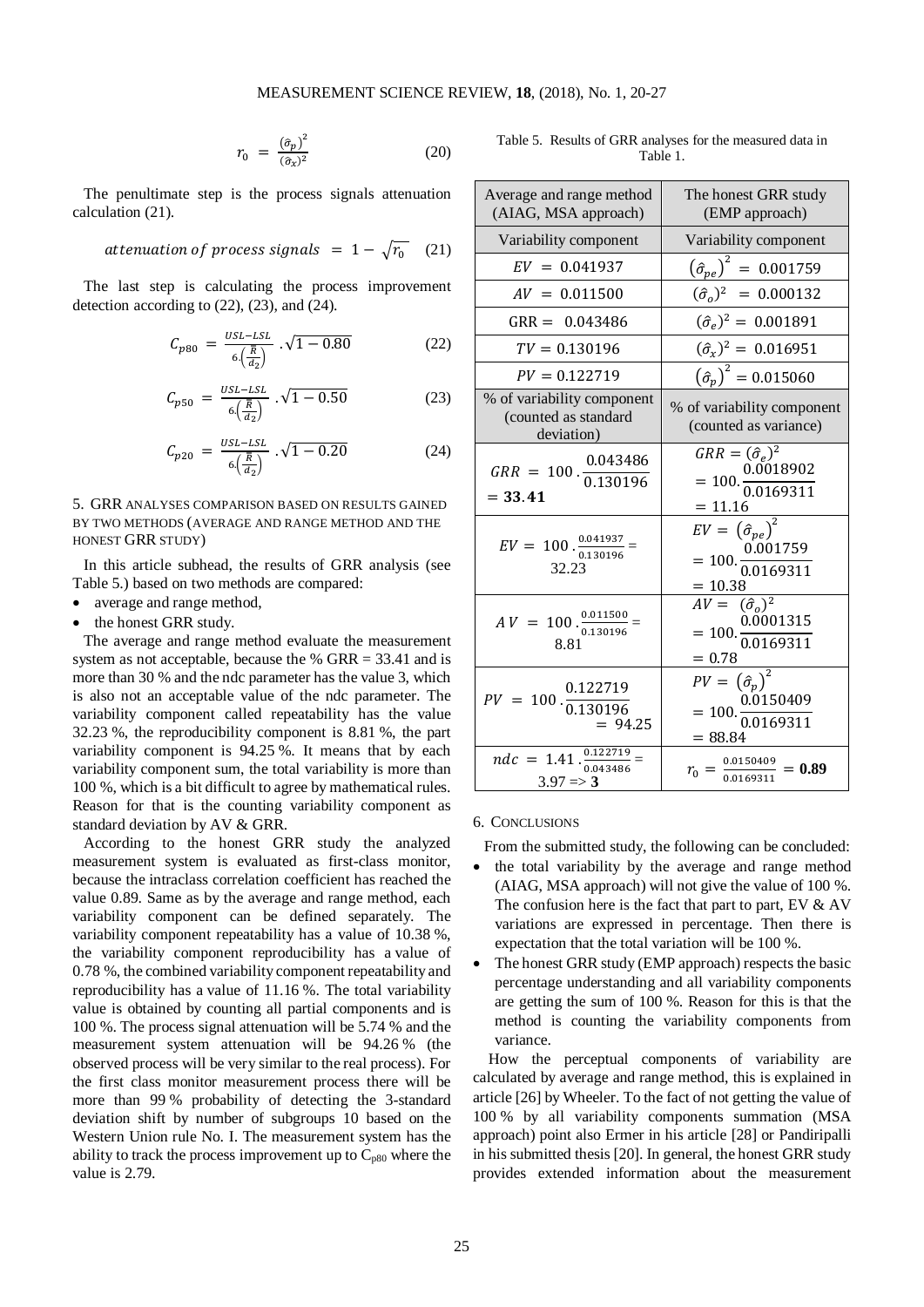system. Beyond partial variability components information, there is also information available regarding:

- process signal attenuation,
- measurement system attenuation,
- ability to detect the shift of 3 standard deviations by the subgroup of  $n = 10$
- the ability to track the process improvement or weakness.

An interesting and recommended comparison of gauge repeatability and reproducibility methods is also available in the thesis of Stamm [19]. Nowadays, the MSA approach has a dominant position. Similar discussions are for example between the MSA and VDA5 approach. This discussion was highlighted in the article [28] by Dietrich. Also, in the case of MSA and the honest GRR study there is the fight about being the market leader for measuring system studies. And only the time will reveal the leading trend in measurement system analyses.

## ACKNOWLEDGEMENT

Article has been written in connection with the project Students Grant Competition SP2017/147 and SP2017/149 financed by the Ministry of Education, Youth and Sports, and the Faculty of Mechanical Engineering VŠB-TUO.

#### **REFERENCES**

- [1] Hart, R.F., Hart, K.M. (1994). The evaluation of a measurement system. *Production and Inventory Journal*, Fourth Quarter, 22-26.
- [2] Antony, G.V., Knowles, G. (2000). A practical methodology for analyzing and improving the measurement system. *Quality Assurance*, 3 (3), 59-75.
- [3] International Automotive Task Force. (2016). *Automotive quality management system standard. 4th Edition*. IATF16949:2016.
- [4] Chrysler Corporation, Ford Motor Company, General Motors Corporation (AIAG). (1998). *Quality System Requirements. 3rd Edition*. QS-9000.
- [5] Chrysler Corporation, Ford Motor Company, General Motors Corporation (AIAG). (2008). *Advanced Product Quality Planning and Control Plan (APQP)*, *Second Edition*. AIAG.
- [6] Hermans, J.E., Liu, Y. (2013). Quality management in the new product development: A PPAP approach. *Quality – Innovation - Prosperity*, 17 (2).
- [7] Chrysler Corporation, Ford Motor Company, General Motors Corporation (AIAG). (2010). *MSA Measurement Systems Analysis (MSA), Fourth Edition*. AIAG.
- [8] Wheeler, D.J. (2006). *EMP III - Evaluating the Measurement Process & Using Imperfect Data*. SPC PRESS (Statistical Process Control).
- [9] Verband der Automobileindustrie e.V. (2011). *VDA 5 – Vhodnost kontrolních procesů, 2. vydanie*. Praha, ČR: Česká společnost pro jakost.
- [10] Klaput, P. (2014). *Methodical approach to measurement system analyses*. Dissertation Thesis, VŠB - Technical University of Ostrava, Faculty of Metallurgy and Materials Engineering. (in Czech)
- [11] Dietrich, E., Schulze, A. (2003). *Eignungsnachweis von Prüfprozessen*. Carl Hanser Verlag.
- [12] Kazerouni, A.M. (2009). Design and analyses of gauge R&R studies: Making decision based on ANOVA method*. International Journal of Mechanical, Aerospace, Industrial, Mechatronic and Manufacturing Engineering*, 3 (4).
- [13] Throne, J.L. (2008). *Understanding Thermoforming.*  Carl Hanser Verlag.
- [14] Rolls-Royce (2013). *Measurement System Analyses : How-to Guide. Version 6.1.* Rolls-Royce plc., 53.
- [15] Healy, S., Wallace, M. (2011). Gage repeatability and reproducibility methodologies suitable for complex test systems in semi-conductor manufacturing. In *Six Sigma Project and Personal Experiences*. InTech.
- [16] Minitab. (2010). *Minitab guideline of methods and formulas. Version 16.1.1.0.* Minitab Inc.
- [17] Knowles, G., Vickers, G., Anthony, J. (2003). Implementing evaluation of the measurement process in an automotive manufacturer: A case study*. Quality and Reliability Engineering International*, 19 (5), 397-410.
- [18] Dusharme, D. (2011). *An Interview with Donald J. Wheeler*. Quality Digest, May 2011.
- [19] Stamm, S. (2013). *A comparison of gauge repeatability and reproducibility methods.* Dissertation Thesis, Indiana State University, USA.
- [20] Pandiripalli, B. (2010). *Repeatability and reproducibility studies: A comparison of techniques.* Thesis, Wichita State University, USA.
- [21] SAS Institute. (2013). *SAS/QC 13.1 : User´s Guide.* Cary, NC, USA: SAS Institute Inc.
- [22] BPI Consulting, LLC. (2014). *Evaluating the Measurement Process - Part 1*.
- [23] Wheeler, D.J. (2009). An honest gauge R&R study (rev.). In A*SQ/ASA Fall Technical Conference*, Manuscript No. 189.
- [24] Wikimedia Foundation, Inc. *Western electric rules*. https://commons.wikimedia.org/wiki/File:Western\_ele ctric\_rules.svg.
- [25] Wachs, S. *How can an OC curve be used to manage the risk of undetected special causes?* http://www.integralconcepts.com/docs/.
- [26] Wheeler, D.J. (2016). *Good data, bad data, and process behaviour charts.* http://asq.org/statistics/ 2003/01/good-data-bad-data-and-process-behaviorcharts.pdf.
- [27] Ermer, S.D. (2016). Improved gage R&R measurement studies. *Quality Progress*, March 2006, 77-79.
- [28] Dietrich, E. (2011). Wo liegen die Unterschiede? Vergleich von MSA and VDA Band 5*. QZ*, 56 (6), 30- 34. http://vda-qmc.de/fileadmin/redakteur/presse/QZ6 11 Vergleich von MSA und VDA Band 5.pdf.